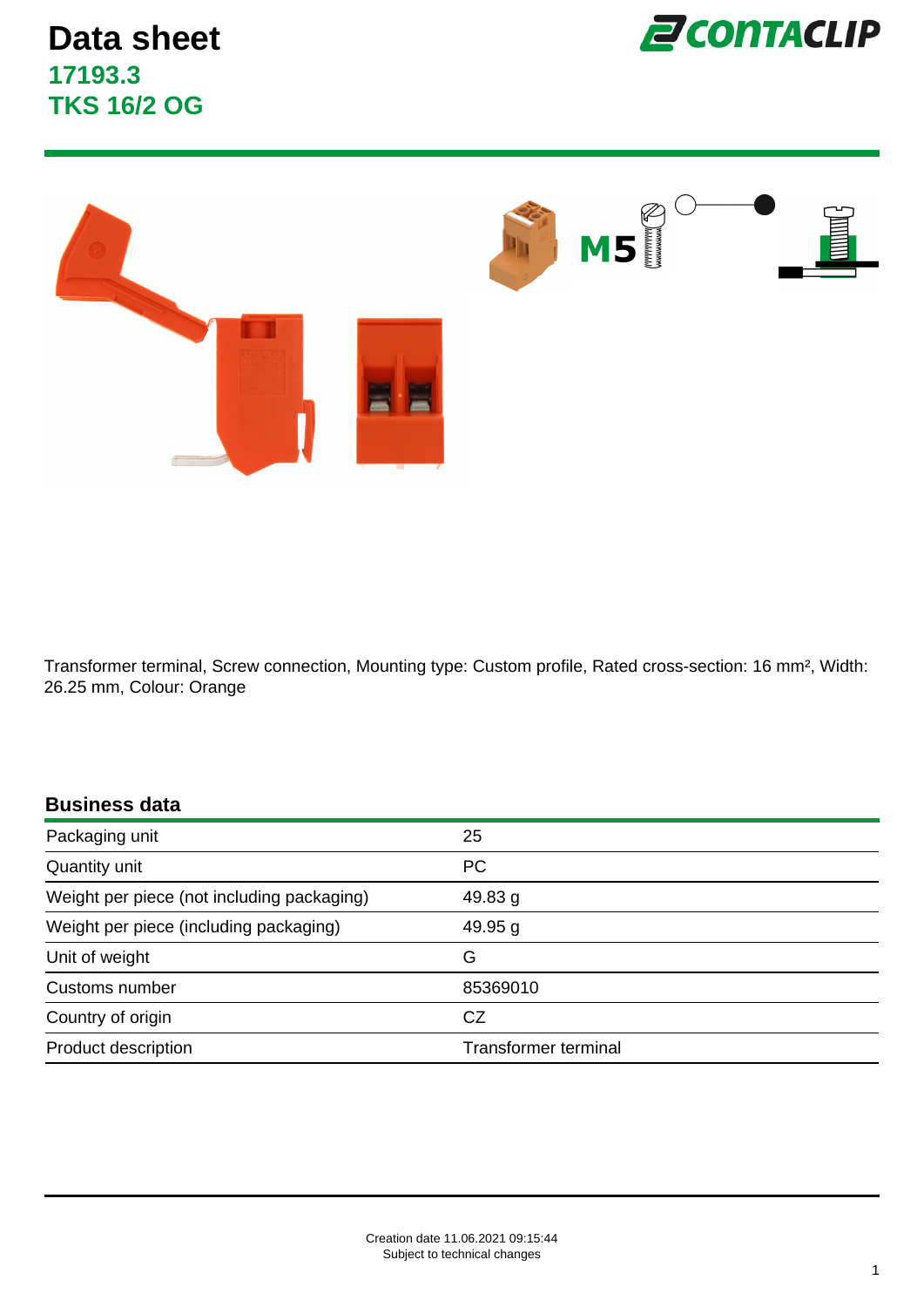

#### **Technical data**

| <b>Dimensions</b>                                           |                       |
|-------------------------------------------------------------|-----------------------|
| Length                                                      | 44.4 mm               |
| Width                                                       | 26.25 mm              |
| Height                                                      | 48.1 mm               |
| <b>Ratings</b>                                              |                       |
| Rated voltage                                               | 1000 V                |
| Rated current                                               | 76 A                  |
| Rated cross-section                                         | $16 \text{ mm}^2$     |
| Rated impulse voltage                                       | 8 kV                  |
| Overvoltage category                                        | Ш                     |
| Contamination degree                                        | 3                     |
| <b>Connection data</b>                                      |                       |
| Connection principle                                        | Screw connection      |
| Connections                                                 | $\overline{2}$        |
| Wire cross-section single-core (rigid) / stranded, min.     | $1.5$ mm <sup>2</sup> |
| Wire cross-section single core (rigid)/stranded, max.       | $25 \text{ mm}^2$     |
| Wire cross-section stranded, min.                           | $1 \text{ mm}^2$      |
| Wire cross-section stranded, max.                           | $16 \text{ mm}^2$     |
| Wire cross-section stranded with wire-end ferrules,<br>min. | $1 \text{ mm}^2$      |
| Wire cross-section stranded with wire-end ferrules,<br>max. | $16 \text{ mm}^2$     |
| Wire cross-section AWG, min.                                | 18                    |
| Wire cross-section AWG, max.                                | 6                     |
| Stripping length                                            | 14 mm                 |
| Screw head                                                  | Slotted               |
| Screw threading                                             | M 5                   |
| Tightening torque, min.                                     | 2 Nm                  |
| Tightening torque, max.                                     | 4 Nm                  |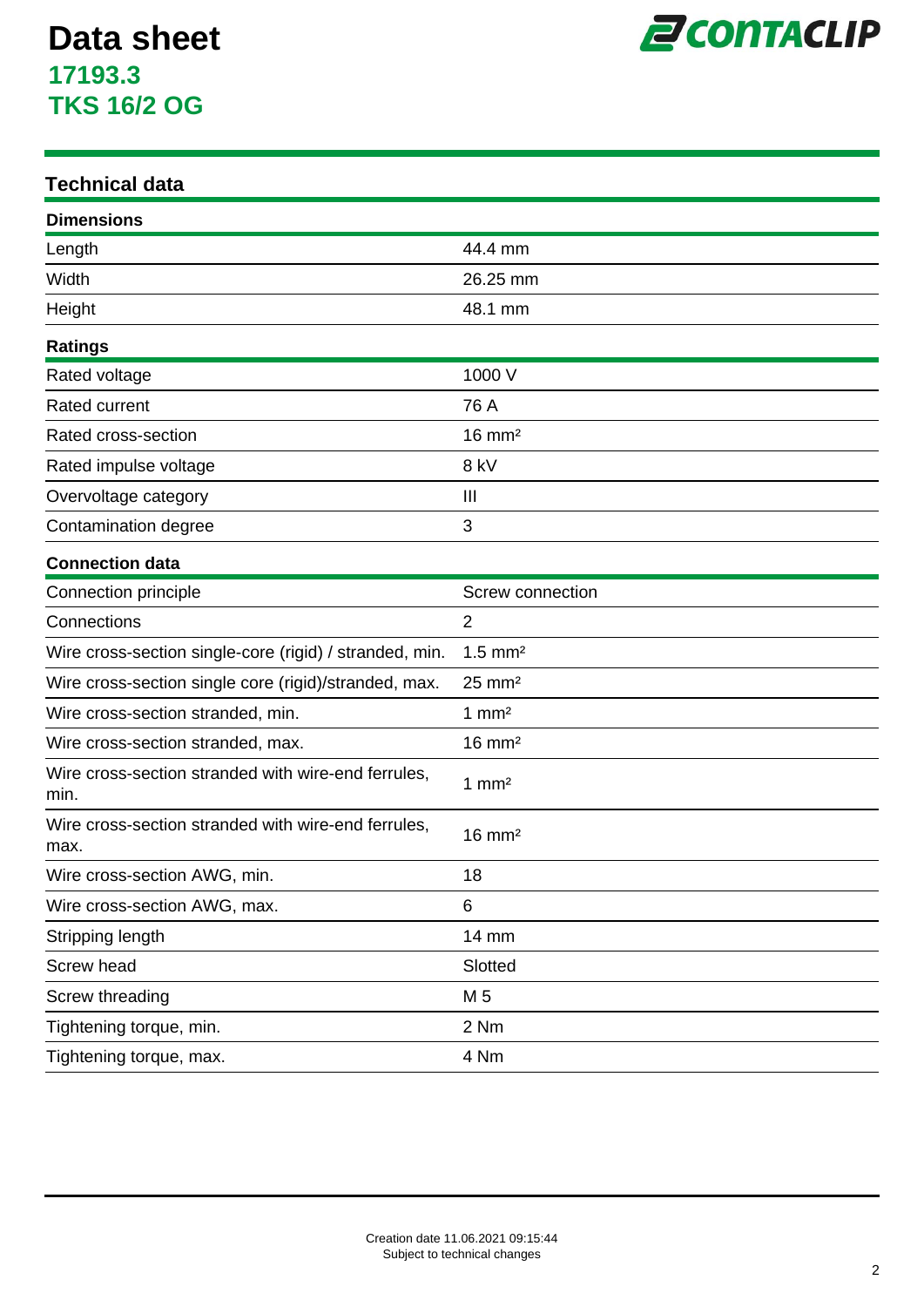

#### **Technical data**

| <b>Materials</b>                        |                |  |
|-----------------------------------------|----------------|--|
| Insulation housing                      | Polyamide 6.6  |  |
| Flammability class UL 94                | $V-0$          |  |
| Working temperature, min.               | $-40 °C$       |  |
| Working temperature, max.               | 120 °C         |  |
| <b>Further technical data</b>           |                |  |
| Mounting type                           | Custom profile |  |
| Gauge plug acc. to EN 60 947-1          | A7             |  |
| <b>Print</b>                            |                |  |
| Colour                                  | Orange         |  |
| <b>Environmental Product Compliance</b> |                |  |
| <b>REACH Conform</b>                    | yes            |  |
| <b>REACH Reference date</b>             | 2021-01-09     |  |
| <b>REACH Candidate Substance Note</b>   | No.            |  |
| <b>RoHS Conform</b>                     | yes            |  |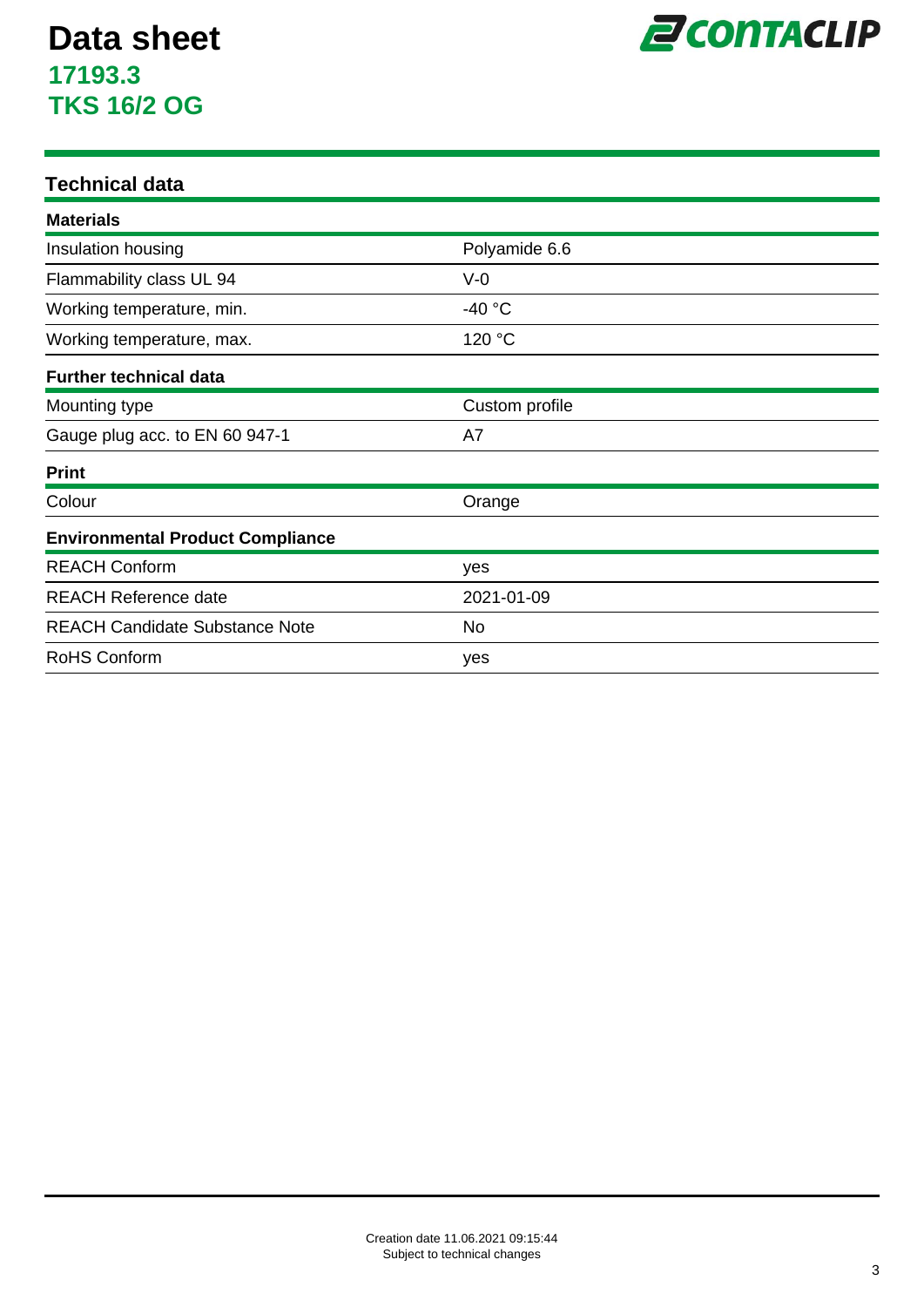

### **Approvals**

| <b>CSA approval</b>                               |                       |
|---------------------------------------------------|-----------------------|
| CSA approval                                      | C22.2 No 158          |
| CSA Usegroup B: rated voltage                     | 600 V                 |
| CSA Usegroup B: rated current                     | 85 A                  |
| CSA Usegroup C: rated voltage                     | 600 V                 |
| CSA Usegroup C: rated current                     | 85 A                  |
| CSA wire cross-section AWG, min.                  | 18                    |
| CSA wire cross-section AWG, max.                  | 4                     |
| CSA torque, max.                                  | 4 Nm                  |
| CSA torque, min.                                  | 2 Nm                  |
| <b>KEMA KEUR approval</b>                         |                       |
| <b>KEMA KEUR approval</b>                         | EN 60947-7-1:2009     |
| <b>KEMA</b> rated voltage                         | 1000 V                |
| <b>KEMA</b> rated current                         | 76 A                  |
| KEMA wire cross-section single core (rigid), min. | $1.5$ mm <sup>2</sup> |
| KEMA wire cross-section single-core (rigid), max. | $25 \text{ mm}^2$     |
| KEMA wire cross-section stranded, min.            | $1 \text{ mm}^2$      |
| KEMA wire cross-section stranded, max.            | $16 \text{ mm}^2$     |
| KEMA torque, min.                                 | 2 Nm                  |
| KEMA torque, max.                                 | 4 Nm                  |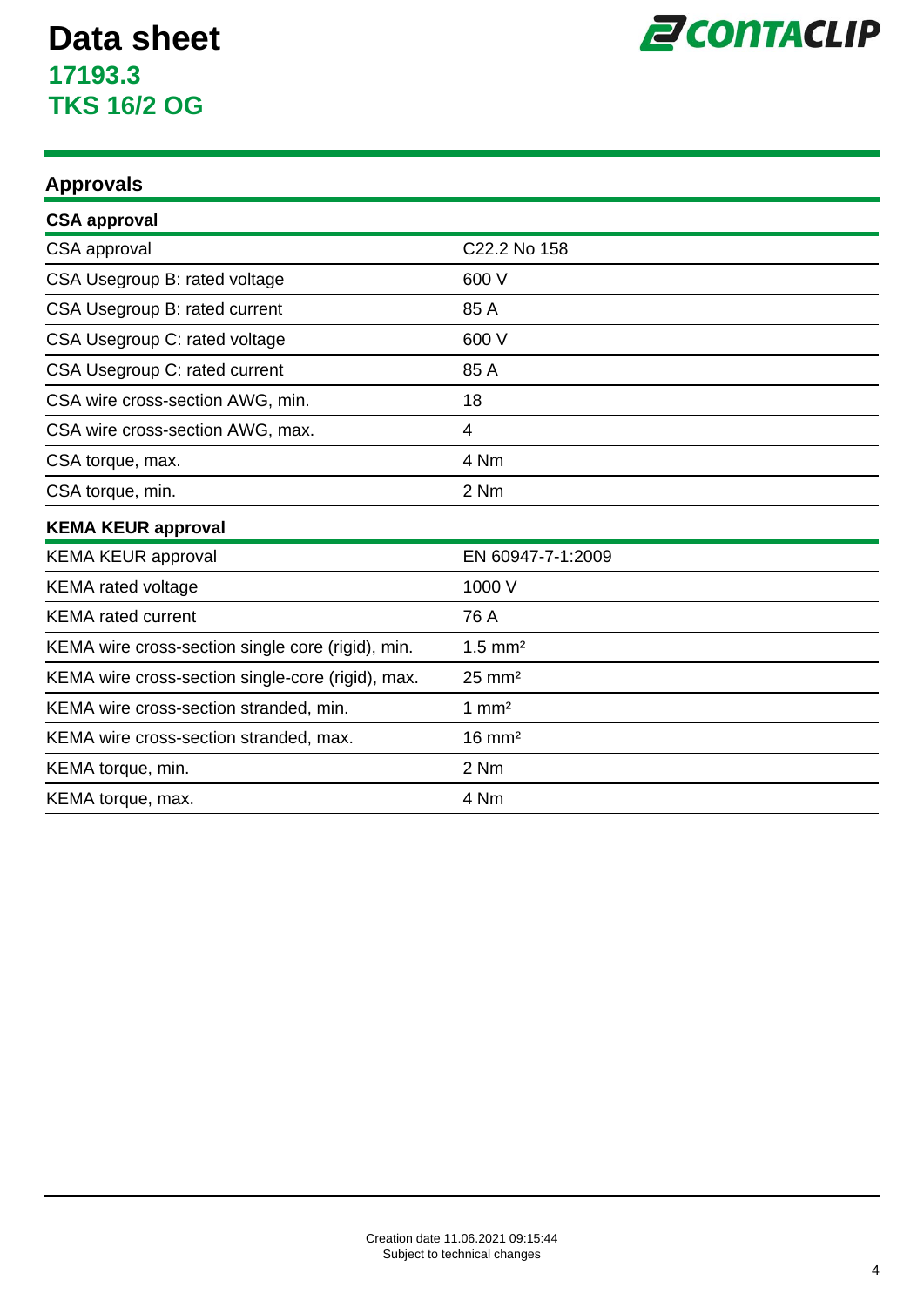

### **Approvals**

| <b>UL Recognized</b>                                |                |
|-----------------------------------------------------|----------------|
| UL approval                                         | <b>UL 1059</b> |
| UL Usegroup B: rated voltage                        | 600 V          |
| UL Usegroup B: rated current                        | 85 A           |
| UL Usegroup C: rated voltage                        | 600 V          |
| UL Usegroup C: rated current                        | 85 A           |
| UL wire cross-section single-core (rigid) AWG, min. | 16             |
| UL wire cross-section single-core (rigid) AWG, max. | 4              |
| UL wire cross-section stranded AWG, min.            | 18             |
| UL wire cross-section stranded AWG, max.            | 6              |
| UL wire material                                    | Cu             |
| UL factory wiring                                   | yes            |
| UL field wiring                                     | yes            |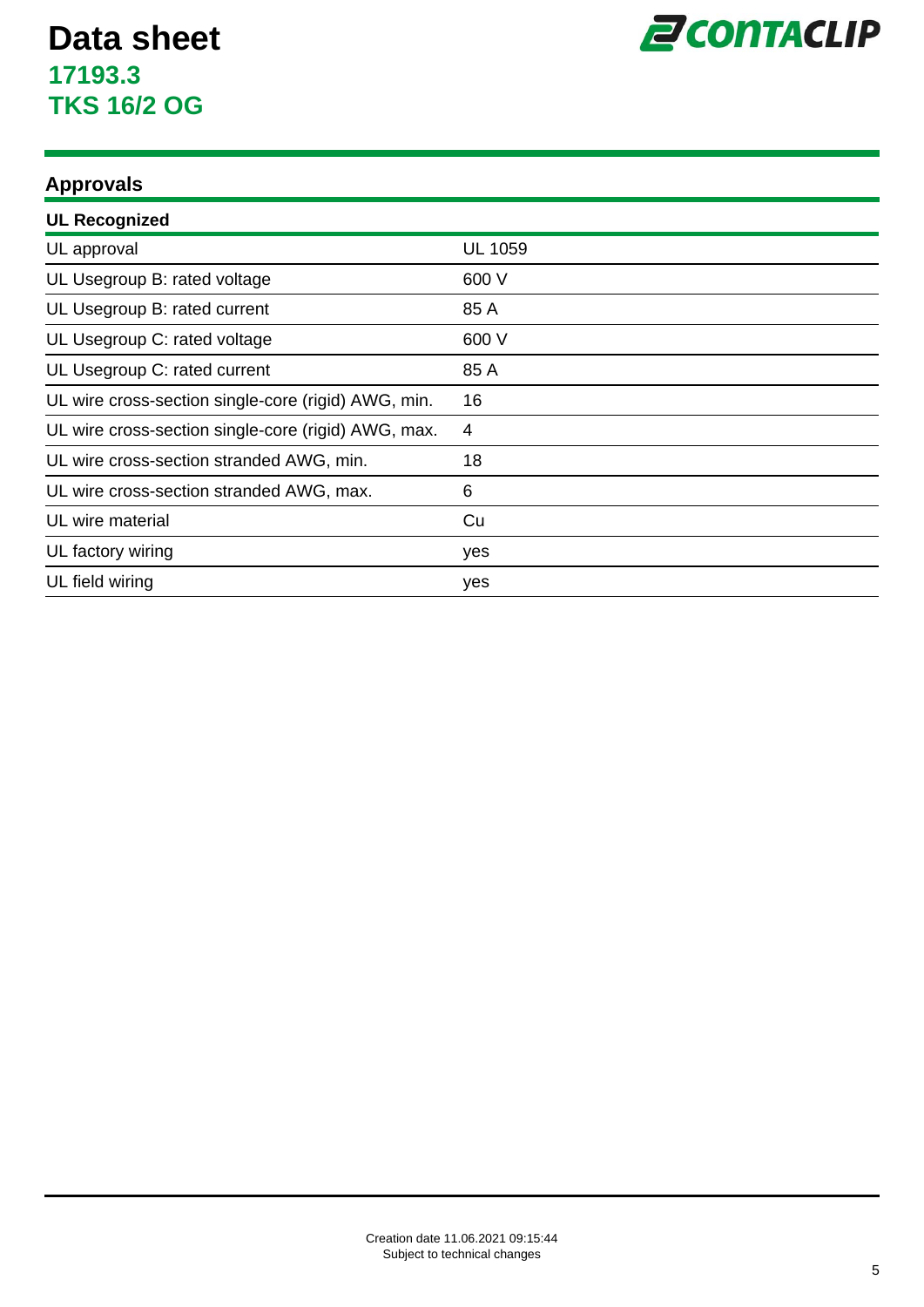

#### **Media**